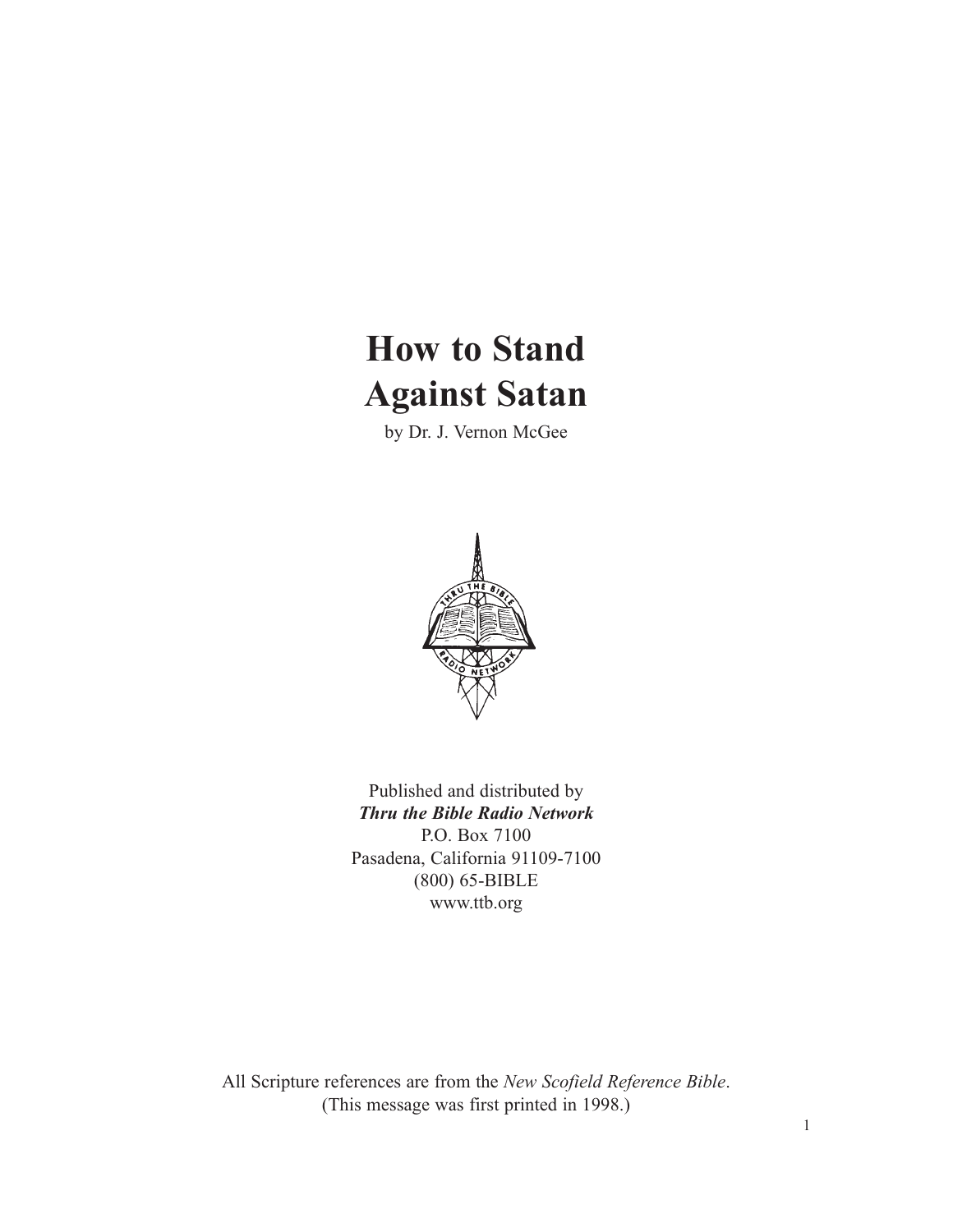One of the most remarkable passages in the Word of God is found in the sixth chapter of Ephesians:

*Finally, my brethren, be strong in the Lord, and in the power of his might. Put on the whole armor of God, that ye may be able to stand against the wiles of the devil. For we wrestle not against flesh and blood, but against principalities, against powers, against the rulers of the darkness of this world, against spiritual wickedness in high places. Wherefore, take unto you the whole armor of God, that ye may be able to withstand in the evil day, and having done all, to stand. Stand, therefore, having your loins girded about with truth, and having on the breastplate of righteousness, and your feet shod with the preparation of the gospel of peace; above all, taking the shield of faith, with which ye shall be able to quench all the fiery darts of the wicked. And take the helmet of salvation, and the sword of the Spirit, which is the word of God; praying always with all prayer and supplication in the Spirit, and watching thereunto with all perseverance and supplication for all saints.* (Ephesians 6:10-18)

You and I are engaged in a staggering struggle in which angels and demons are involved. We are participants in a battle for survival, light and darkness, right and wrong, justice and injustice, liberty and slavery. God and Satan have clashed in a duel that has eternal consequences. It's greater than any world war. In fact, a world war is very small compared to it. The armies of heaven and of hell are in a death grip. And even if we had a world ruler who could bring war to an end and could conclude in victory the war against poverty, may I say to you, this universal and titanic struggle between God and Satan would continue because even he could not stop that. The Christian today is told in unmistakable terms that he is drafted into the army of the Lord and that war is declared, the enemy is identified, the armies are drawn up in battle array and there will be no truce. God has said He will never accept the white flag of surrender from sin. He intends to drive it from His universe. He intends to completely eliminate sin out of this world in which we live. Therefore, we want to look at this struggle as it relates to you and me, for we are involved in it and any of us can say, "It's *my* struggle."

Paul begins here by saying, "Finally, my brethren, be strong in the Lord, and in the power of his might." This is a battle in which your physical strength and your human best are not enough. In fact, if that's all you're bringing into the battle, you have too little too late and it will mean defeat for you. You and I need the power of the Lord, and it's only in the power of His might that there is any possibility of victory.

We're told to "put on the whole armor of God." Why? That we might "be able to stand against the wiles of the devil." Paul is playing upon two Greek words which we miss in our English translations. Let me spell it out like this: He says, "Put on the whole *panoplia* of God, that you may be able to stand against the *methodia* of the devil." He is putting those two words in apposition. The armor of God is the *panoplia* you and I need in order to overcome the *methodia* or, as our translation has it, "the wiles of the devil." And the Word of God gives us a detailed description of this armor in this passage in Ephesians. Now this is the same struggle that Paul wrote about over in Romans:

*And that, knowing the time, that now it is high time to awake out of sleep; for now*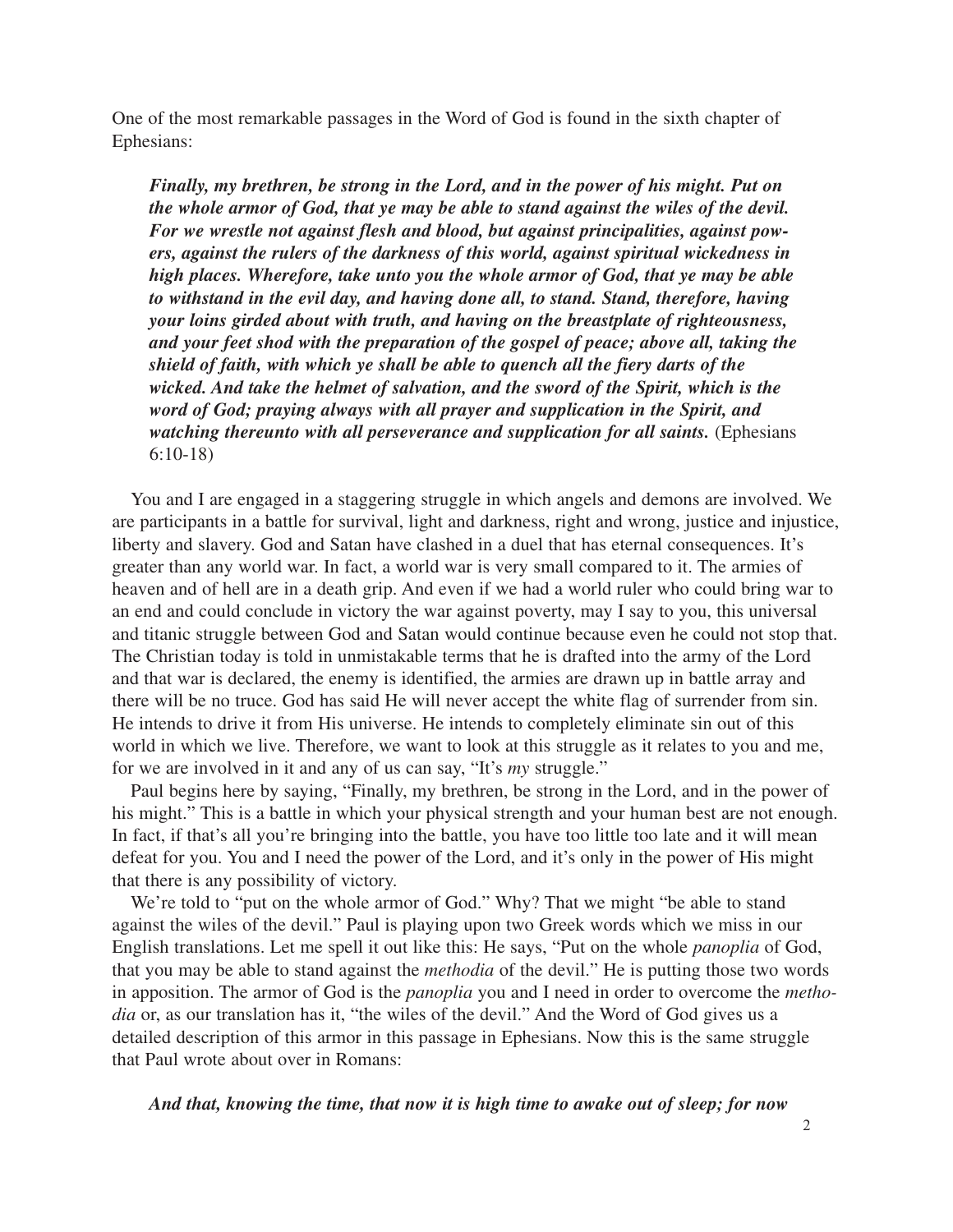## *is our salvation nearer than when we believed. The night is far spent, the day is at hand; let us, therefore, cast off the works of darkness, and let us put on the armor of light.* (Romans 13:11, 12)

We need this armor because of the fact that we are living in the last days and because we have advanced far into the night — I do not think anyone would dispute the point that at this time in history we are far along toward a crisis, a crisis that evidently God is going to enter into directly. There are many today who believe that God is going to take some specific action as it relates to this earth. As far as we can tell, for nineteen hundred years He's had a hands-off policy, but there is coming a day when He will intervene.

Because of the present darkness Paul says we are to "put on the armor of light." And it's because of the *methodia,* the wiles, of the devil. The devil will not fight fair. He will use every subtle weapon at his disposal. To begin with, his power and wisdom are far above ours — we're no match for him. And added to that, of course, is the fact that he will not fight fair. The Lord Jesus Himself said Satan is a liar and a murderer from the beginning, and he'll use those two methods against God's children. He tried to get at Job,

## *And the LORD said unto Satan, Behold, all that he hath is in thy power; only upon himself put not forth thine hand….* (Job 1:12)

And when Job withstood the initial assaults, finally Satan said in effect, "I gotta get to him." So God said, "You can bring him down but you cannot take his life." This enemy of ours, I'm confident, would eliminate every child of God if God permitted him to do it.

#### **Recognize Satan's** *Methodia*

I think he uses two primary methods against the child of God. First of all, he will use lies against you. If you're a Christian you're going to be misrepresented. I'm sure you have had that experience in one way or another. It's been said that some people will believe anything if it's whispered to them. It's amazing today how, even in church, someone reaches over and says, "Have you heard?" That's all they need — "Have you heard?" — and their eyes and ears, in fact every avenue for receiving information, is open because they haven't heard and they do want to hear.

It's amazing today how a great many Christians become apostles for the devil instead of being apostles for the Lord Jesus Christ. They never give out the gospel, but they are quick to give that which hurts another believer and, in so doing, become immediately an instrument of Satan. My friend, the minute you begin to malign another child of God, that very moment you are an apostle of the devil. You are using his method. In fact, you are falling into his trap. It would be a wonderful thing today for people in the church if, the minute they hear gossip relative to anyone, they would just take the informant by the arm and say, "Well, before it goes any further let's go to this person you're talking about and find out if it's true." I think if we'd do that it would stop gossip almost overnight because most of these folk who gossip are not willing to face the person they have maligned. Paul always made those who gossiped to him face up to it. When he wrote to the Corinthians, the first thing he said was, "It has been told to me by the household of Chloe…." He wanted to know whether they were gossiping or not so he laid it on

3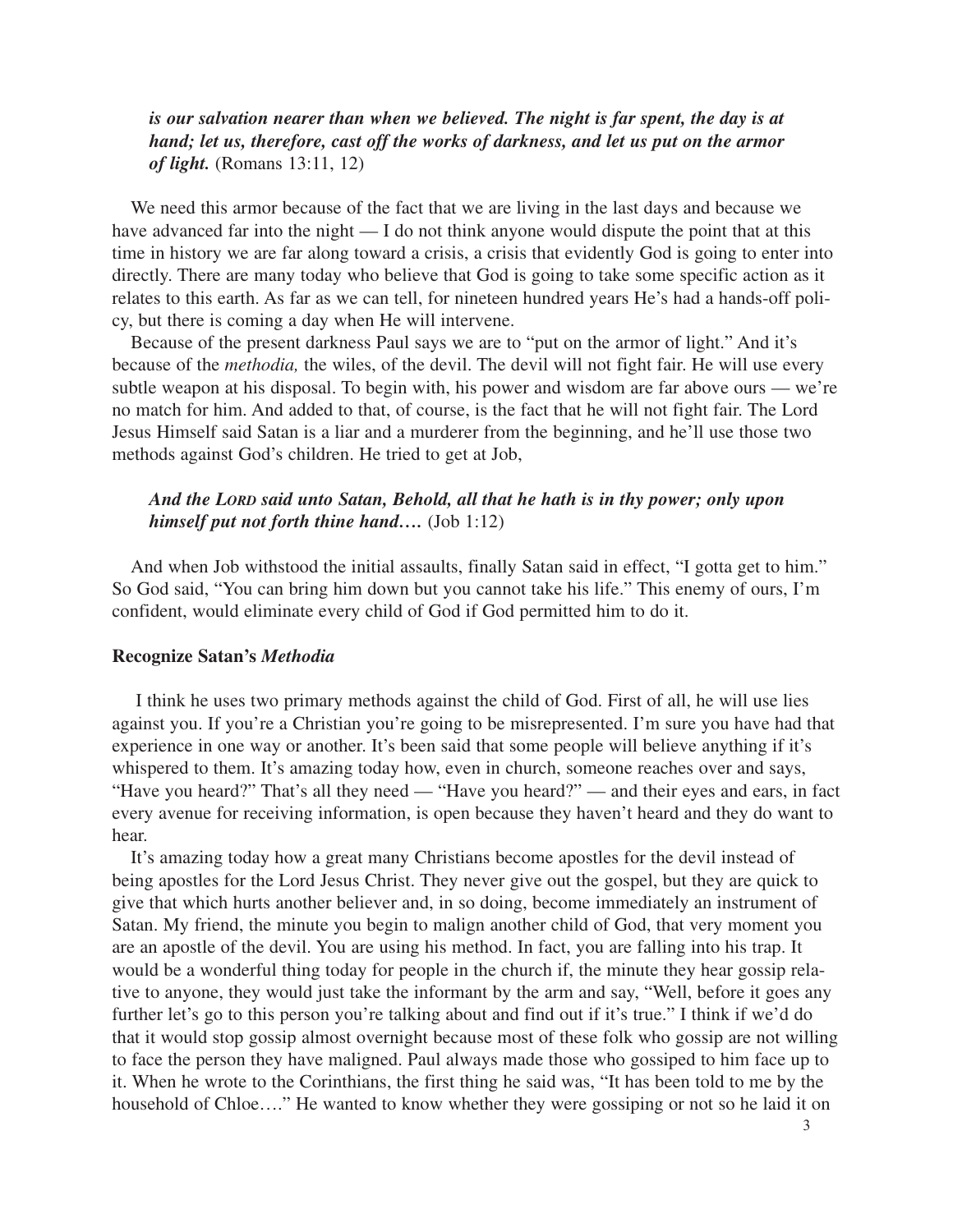the line for them. Gossiping is one method of Satan. He's a liar and he's a murderer — he doesn't always pull a gun, but he often puts the knife of malicious gossip in your back. That's one of his methods.

Another method he uses today is to deceive folk with lies. For instance, you know that he has made multitudes of intelligent people right here in this country believe that liquor is a mark of distinction and sophistication and that there is something wrong with you if you don't take a drink. It's amazing the number of people who believe that today. May I say to you, Satan has many methods. The latest figures show that there are an estimated eighteen million alcoholics in this country today, and one of the biggest problems is among women. Statistics show that two out of three women being treated for alcoholism are under the age of 35. Alcohol is also a factor in the majority of fatal traffic accidents, yet they get after the automobile industry to make the automobiles safe! Why don't they go after the liquor industry? Nobody in Congress has said a word about that because he wouldn't be elected next time, I can assure you.

May I say to you that the devil has sold this nation another lie. He has made multiplied thousands of boys and girls believe that freedom in sex is smart and clever. But he didn't finish the story. He didn't tell them about the diseases that could make them unfit for parenthood and establishing a family. They could never have the kind of family that they should have.

Also Satan has made literally millions of people in this day believe that if they have enough "things" they will be happy, that money is all they need.

The devil has also duped the citizens of this country into believing that we do not need discipline and laws anymore, nor jails or gas chambers — that we can throw off all restraint. May I say to you, as one of our missionaries to Africa told me, "It's safer to walk the jungle trail in Africa than it is the streets of Los Angeles!" And that is true. It's not safe for women or men to walk the streets of Los Angeles at night. Murders are taking place that are unspeakable in their brutality. And there is a sadistic and abnormal interest in them today. They're not taking place on skid row but in the respectable suburban neighborhoods.

C. S. Lewis, who wrote *The Screwtape Letters*, was an egghead, a brain, a man of extraordinary intelligence. He taught at Oxford and later at Cambridge. He was a philosopher, and in *The Screwtape Letters* he made fun of the liberal who did not believe in a personal devil. He had this to say: "There are two equal and opposite errors into which our race can fall about the demons. One is to disbelieve in their existence. The other is to believe and to feel an unhealthy interest in them. They themselves are equally pleased by both errors and they hail a materialist or magician with the same delight." What a statement!

Satan operates in many other areas. He is called in 2 Corinthians 4:4 "the god of this age." He's behind all the false cults of our day. In fact, he's more interested in religion than in anything else. This idea that the devil wants to get you down on skid row is totally false. He would rather have you out on the boulevard in a dead, liberal church. Or he would like to have you in a cult because he operates all of them. The Lord Jesus called him "the father of lies," and he is seeking to ruin and to wreck. But he is also called an "angel of light" — what deception he uses! His ministers don't appear as demons in the popular sense that they have forked tails or sprouting horns. They're not that at all. They are just about as attractive as human beings can possibly be. And such is the picture we're given in Scripture.

Not only that, but we are told Satan is today trying to seduce the elect. The Lord Jesus said that if it were possible he would deceive even the elect. He oppresses them and he also is one who leads into apostasy, for we are told that "doctrines of demons" is what will characterize the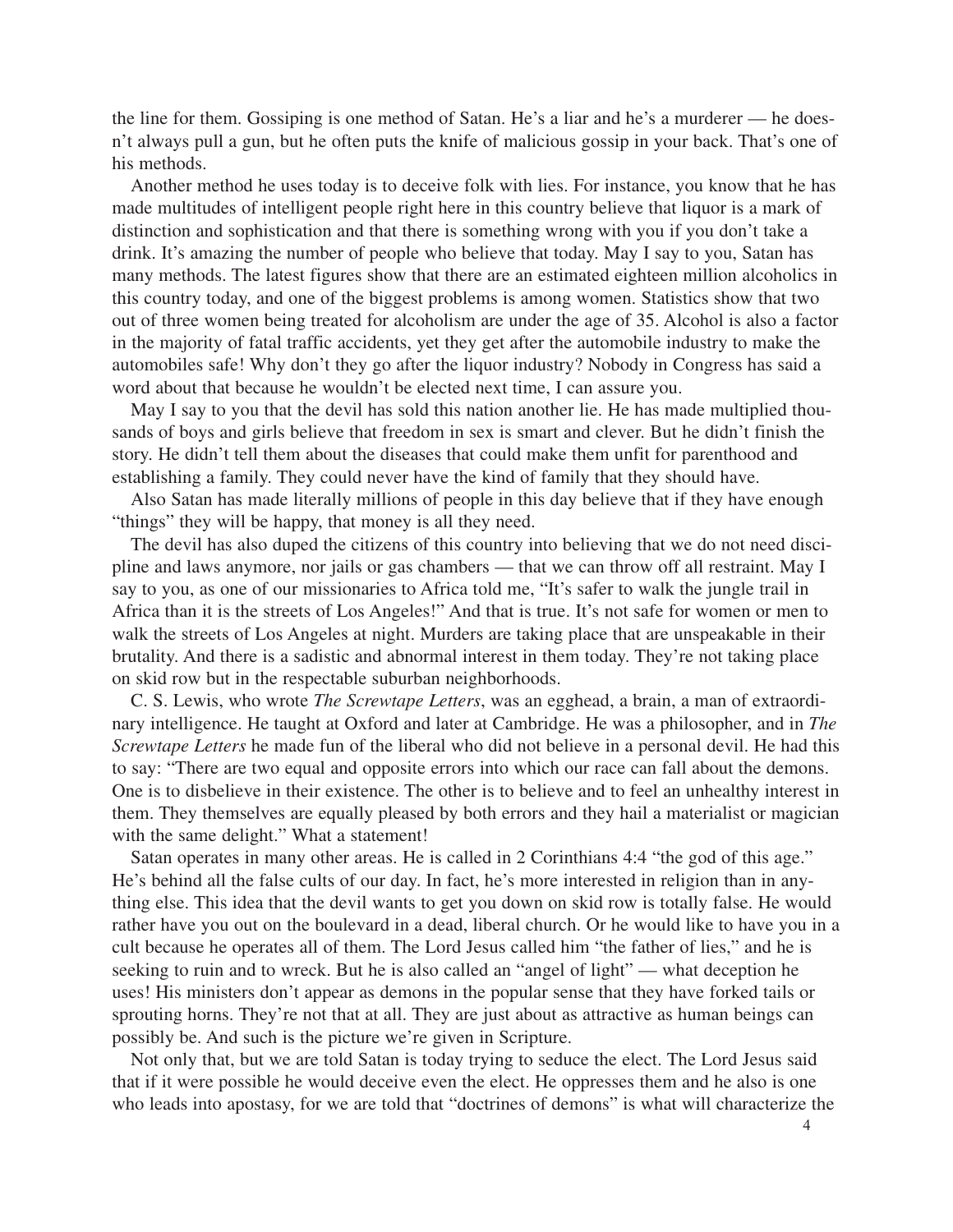last days.

So Satan is at the present time using his *methodia*; that is, he is using his wiles, his schemes, his strategies. My beloved, it's the wiles of the devil that Paul is warning us about.

## **Look Beyond Flesh and Blood**

*For we wrestle not against flesh and blood, but against principalities, against powers, against the rulers of the darkness of this world, against spiritual wickedness in high places.* (Ephesians 6:12)

Now I want to give you another translation. I would not recommend it, but it's one that is very literal and it's my own:

*For our wrestling is not against blood and flesh, but against the principalities, against powers, against the world rulers of this darkness, against the spiritual hosts of evil in the heavenly places.*

A great many believers always try to center their attention on some individual as if that particular individual were our enemy. Actually, the principal enemy of the child of God is not a human enemy, he is a spiritual enemy. And he's an enemy that cannot be seen. That's what makes it dangerous. By the way, that's the reason fighting in Vietnam was so dangerous; we could not see the enemy. Neither can we see this enemy who is lined up against us today. It's not a human being, and I want to emphasize that for the simple reason there are a great many folk who speak very disrespectfully of the devil. Yet you'll find in the ninth verse of the Epistle of Jude that even the archangel Michael, in contending with the devil when they disputed about the body of Moses, "dared not bring against him a railing accusation, but said, The Lord rebuke thee." Michael had respect for the devil because of who he was, his position. That is something we need to recognize.

Also, have you noticed that Paul showed great respect and regard even for the religious rulers who were attempting to convict him? You will recall that he was arrested yonder in Jerusalem and brought before the chief priests for judgment. Paul couldn't see clearly (which leads me to believe that Paul's thorn in the flesh was eye trouble), and when he was brought before the chief priests we read in Acts 23:2, "And the high priest, Ananias, commanded them that stood by him to smite him on the mouth." And the soldier hit Paul on the mouth. Well, what would you do if somebody hit you on the mouth? The Word of God is accurate: "Their mouth is full of cursing and bitterness," and that's what will come out of the mouth. Now Ananias ordered that Paul be hit on the mouth. Paul is not about to curse but listen to him,

*Then said Paul unto him, God shall smite thee, thou whited wall; for sittest thou to judge me after the law, and commandest me to be smitten contrary to the law? And they that stood by said, Revilest thou God's high priest? Then said Paul, I knew not, brethren, that he was the high priest; for it is written, Thou shalt not speak evil of the ruler of thy people*. (Acts 23:3-5)

You see, Paul apologized because he would never have intentionally violated God's clear com-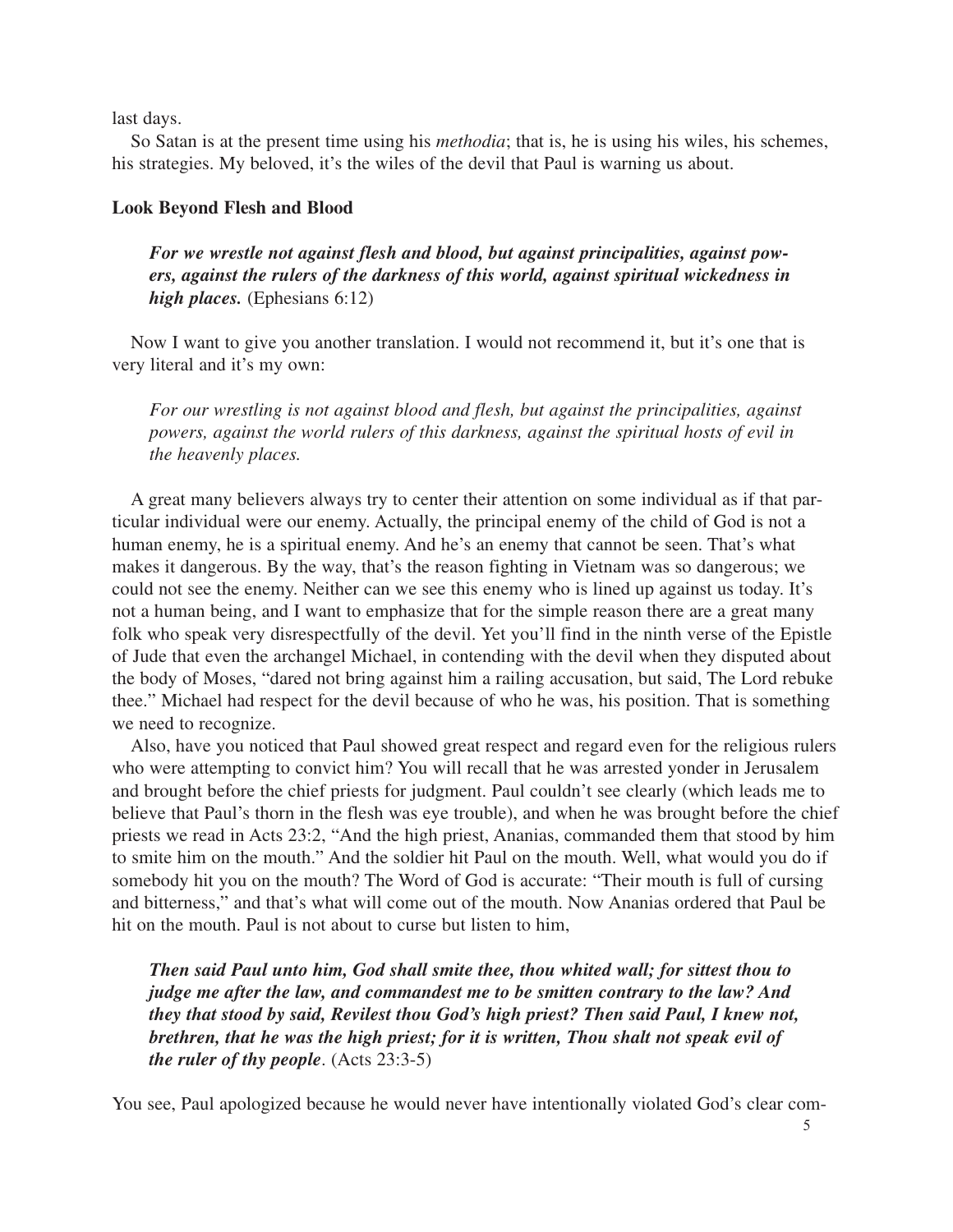mand on the issue. You'll find that when he appeared before Felix and Festus and Agrippa and then the captain on shipboard, Paul used the utmost courtesy, yet all of those men were sending him to his death. Certainly they were his enemies. But Paul the apostle exhibited that gracious restraint. Paul says that you and I do not have a flesh and blood enemy, that our enemy is a spiritual enemy.

I want you to notice in Colossians 1:16 and 17 that the Lord Jesus Christ created all these things that are visible and invisible, including the different gradations of spiritual powers. I believe that in Colossians Paul is enumerating those aligned with God. They are organized as an army would be organized, with generals and colonels and majors and captains and lieutenants and sergeants and corporals, and with buck-privates in the rear rank.

I think the same organization exists in the demon world today. When Satan was cast down from his position in heaven and a host of angels went with him, those angels who fell included all gradations of angels. And God on His side has the angels organized the same way. Principalities are perhaps those who have the rank of general, having the oversight of nations. Powers, I think, are just privates — they are demons who want to possess human beings. "World rulers of this darkness" are demons who have charge of Satan's worldly business. And then "spiritual hosts of evil in the heavenly places" are demons who have charge of religion.

Now these opposing forces are so well organized that, when the battle is carried on, one will have respect for the other. We have an illustration of this in what is without doubt one of the most remarkable passages in the Old Testament. We read about this in the tenth chapter of the Book of Daniel. At that time Daniel was under the Persian ruler, Cyrus the Great, apparently a man whom Daniel was able to win to the Lord. But Daniel became concerned because they were coming to the end of this period that had been prophesied by Jeremiah. And so Daniel went to God in prayer, and in verses 1 and 2 we read,

## *In the third year of Cyrus, king of Persia, a thing was revealed unto Daniel, whose name was called Belteshazzar; and the thing was true, but the time appointed was long; and he understood the thing, and had understanding of the vision. In those days I, Daniel, was mourning three full weeks.*

Can you imagine fasting and praying for three full weeks! And Daniel was disturbed because previously he'd always received answers to his prayers. But three full weeks went by and he was given no answers! That probably wouldn't disturb many of us since we're not accustomed to receiving immediate answers when we pray. But if we don't, perhaps we ought to consider this experience of Daniel and really look into the matter.

Now Daniel was so concerned that he fasted and prayed for twenty-one days. So what happened? Well, he tells us that finally he got an answer and with the answer he also received an explanation with a remarkable vision.

*Yet heard I the voice of his words; and when I heard the voice of his words, then was I in a deep sleep on my face, and my face toward the ground. And, behold, an hand touched me, which set me upon my knees and upon the palms of my hands.* [Daniel was on all fours now.] *And he said unto me, O Daniel, a man greatly beloved….* (Daniel 10:9-11)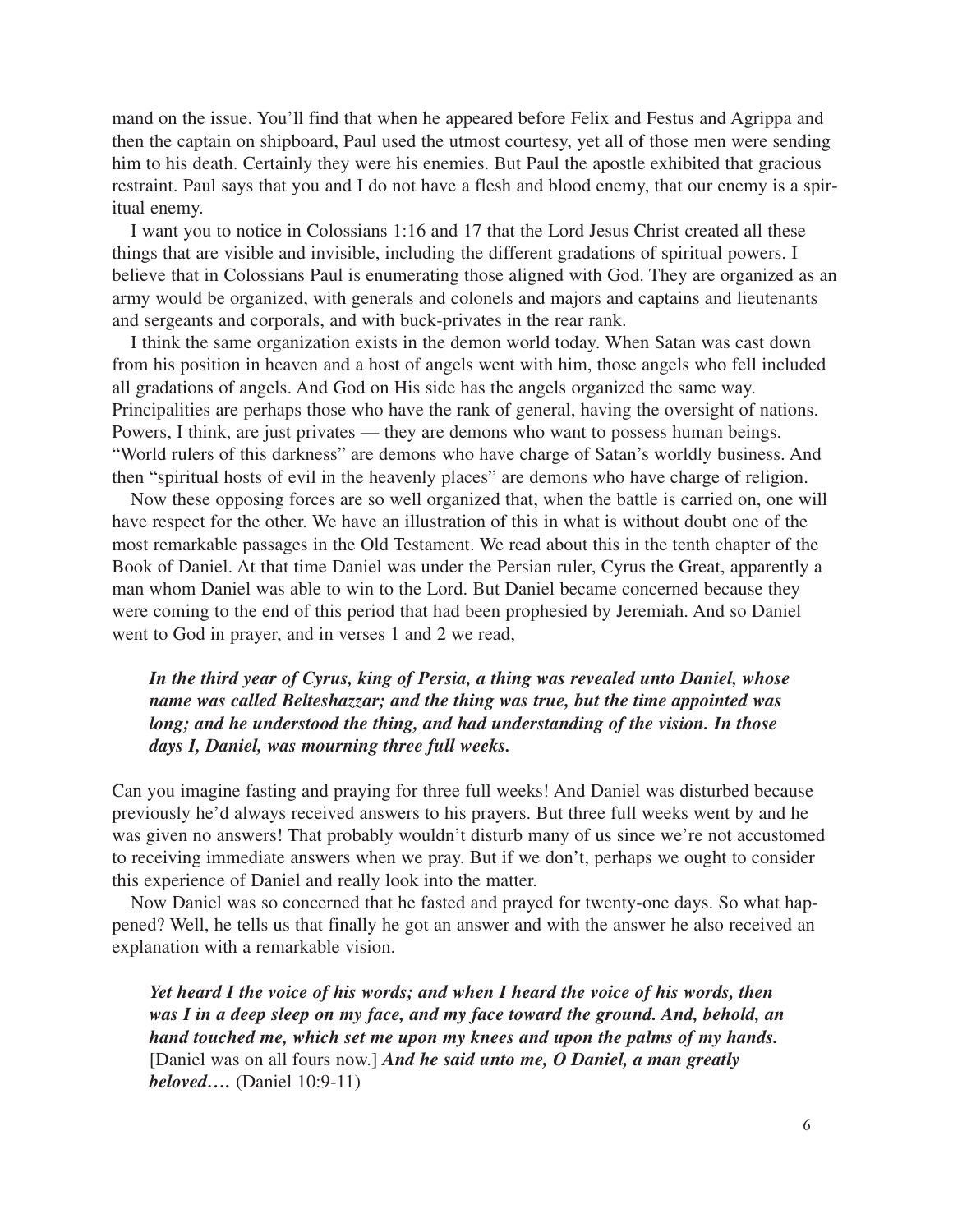That was a wonderful word for this messenger to give Daniel, and especially to have a word like that from heaven that he was loved up there!

*…understand the words that I speak unto thee, and stand upright; for unto thee am I now sent. And when he had spoken this word unto me, I stood trembling. Then said he unto me, Fear not, Daniel; for from the first day that thou didst set thine heart to understand, and to chasten thyself before thy God, thy words were heard, and I am come for thy words.* (Daniel 10:11, 12)

Now the messenger explains that three weeks earlier when Daniel prayed, God had sent him to answer that prayer. If you'd been Daniel, what would you have said to this angel? I probably would have said, "Where in the world have you been?" And if you'll go back and read the ninth chapter of Daniel, you'll realize this angel is really late because it had taken Gabriel only three minutes to get to Daniel. Dr. A. C. Gaebelein used to read Daniel 9 to us in class in Hebrew. Then in his broken accent he would say, "See, it took three minutes from the time Daniel began that prayer for the angel Gabriel to be sent, and so when Daniel finished praying, Gabriel was there! It says it takes three minutes from heaven to earth, so this messenger in chapter 10 is late."

And, friend, this is an eye-opener. In fact, it is one of the strangest factors that you and I know nothing about.

# *But the prince of the kingdom of Persia withstood me one and twenty days….* (Daniel 10:13)

Three weeks prior, when Daniel began to pray, this angel was sent to answer the prayer, but what happened? The prince of the kingdom of Persia (this is no human being; this is the demon that Satan had placed over the kingdom of Persia) did not want the message to get through to Daniel because it pertained to Persia, for Persia was to give the decree that would permit the children of Israel to return to their own land. "But the prince of the kingdom of Persia withstood me one and twenty days." The angel of God could not get through. Why? I do not know, but I surmise it was due to his rank. Maybe he was a sergeant, a lieutenant or captain. But the one who was standing against him probably had the rank of a colonel or maybe a general and had charge of the Persian Empire! So God's angel said, "I myself couldn't get by him; but, lo, Michael, one of the chief princes, came to help me." He had to have an archangel. And the archangel came to free him, "…for I had been left alone there with the kings of Persia. Now I have come to make you understand."

May I say to you that here is the spiritual warfare, a warfare in which Daniel was engaged through prayer. Now do you begin to see what Paul is saying in Ephesians? Our enemy is not flesh and blood, but we wrestle — and wrestling is as close a grappling as you can get; it's body contact. And these are the enemies: principalities and powers and world rulers of this darkness and spiritual hosts of evil in the heavenly places — different gradations of spiritual enemies. They are the ones who hinder our prayers. My, one of the reasons so many of us are so ineffective in prayer is that we do not recognize our enemy at all nor how to overcome him. Let's remember who is our real enemy.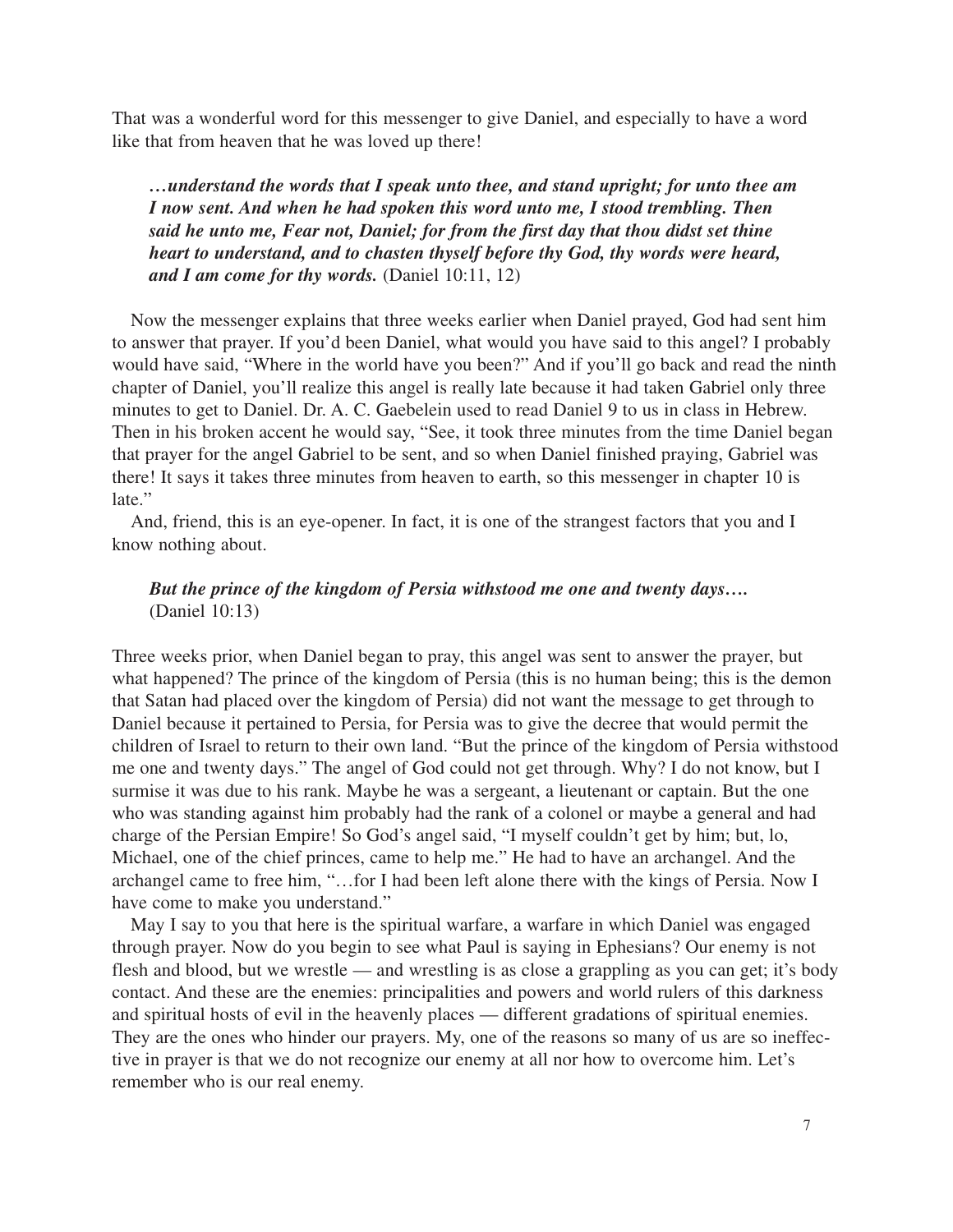## **Put on God's** *Panoplia*

Now notice carefully as God begins to set before us the battle:

## *Wherefore, take unto you the whole armor [panoplia] of God, that ye may be able to* withstand in the evil day, and having done all, to stand. (Ephesians 6:13)

He uses the word *stand*. The song for Christians is not "Onward Christian Soldiers." Frankly, that's not a very appropriate song for a group of defeated Christians to sing. But I'll tell you the song that is appropriate: "Stand up, stand up for Jesus, ye soldiers of the cross…." My friends, we are called upon to stand. Someone has said, "As pilgrims we walk, as witnesses we go, as contenders we run, but as fighters we stand." God instructs you and me to "stand therefore, having your loins girded about with truth."

Paul begins now to tell us what we are to put on, and I am going to mention briefly this armor. The first thing he talks about is truth. That truth primarily is the Lord Jesus, His person and His Word — what is stated in the Bible. And we are to have our waist girded with truth.

The girdle in a Roman garb held everything together. It's sort of like what happened in the Civil War. Many years ago, when I was just a boy, a man told me how they won a battle in the Civil War. The uniforms during the Civil War included suspenders. So his side simply cut the suspenders of the enemy, and when they started into battle they couldn't get their guns because they had to hold their pants up! It was much the same for the Roman soldier. It was the girdle that held together everything he had on.

May I say to you that the Word of God, the truth, holds everything together. The minute you get away from that you lose everything. You cannot be a soldier and be ignorant of the Word of God. And so the first thing is to have your waist girded with the truth.

Then put on the breastplate of righteousness — which protects the heart and all the vital part of us. And this is the place where we get disturbed today. Oh, how many people are disturbed because they have failed to put on the breastplate of righteousness. A blind preacher in the Bay Area has called me three times because he's afraid he's committed the unpardonable sin. He just can't believe that God is now going to receive him and that he has on the righteousness of Christ which covers his heart and protects him and brings peace to him. He doesn't realize that he can stand in the righteousness of Christ so that,

## *…as sin hath reigned unto death, even so might grace reign through righteousness unto eternal life by Jesus Christ, our Lord.* (Romans 5:21)

And, friends, we are yonder in Christ this day in that glorious position. What a peace and joy this fact should bring to the heart. Therefore, we should put on that part of our armor, the breastplate of righteousness, without delay. How important it is!

And then have "your feet shod with the preparation of the gospel of peace." Actually that's the *foundation* of the gospel of peace, "for other foundation can no man lay than that which is laid, which is Jesus Christ" (1 Corinthians 3:11). This is the foundation on which we rest; it's the only foundation. You cannot fight unless you can stand. How important that is. It's fundamental in boxing; and these men who are expert golfers tell you that you have to get your position right and your feet on a solid place before you can hit the ball, and even then sometimes

8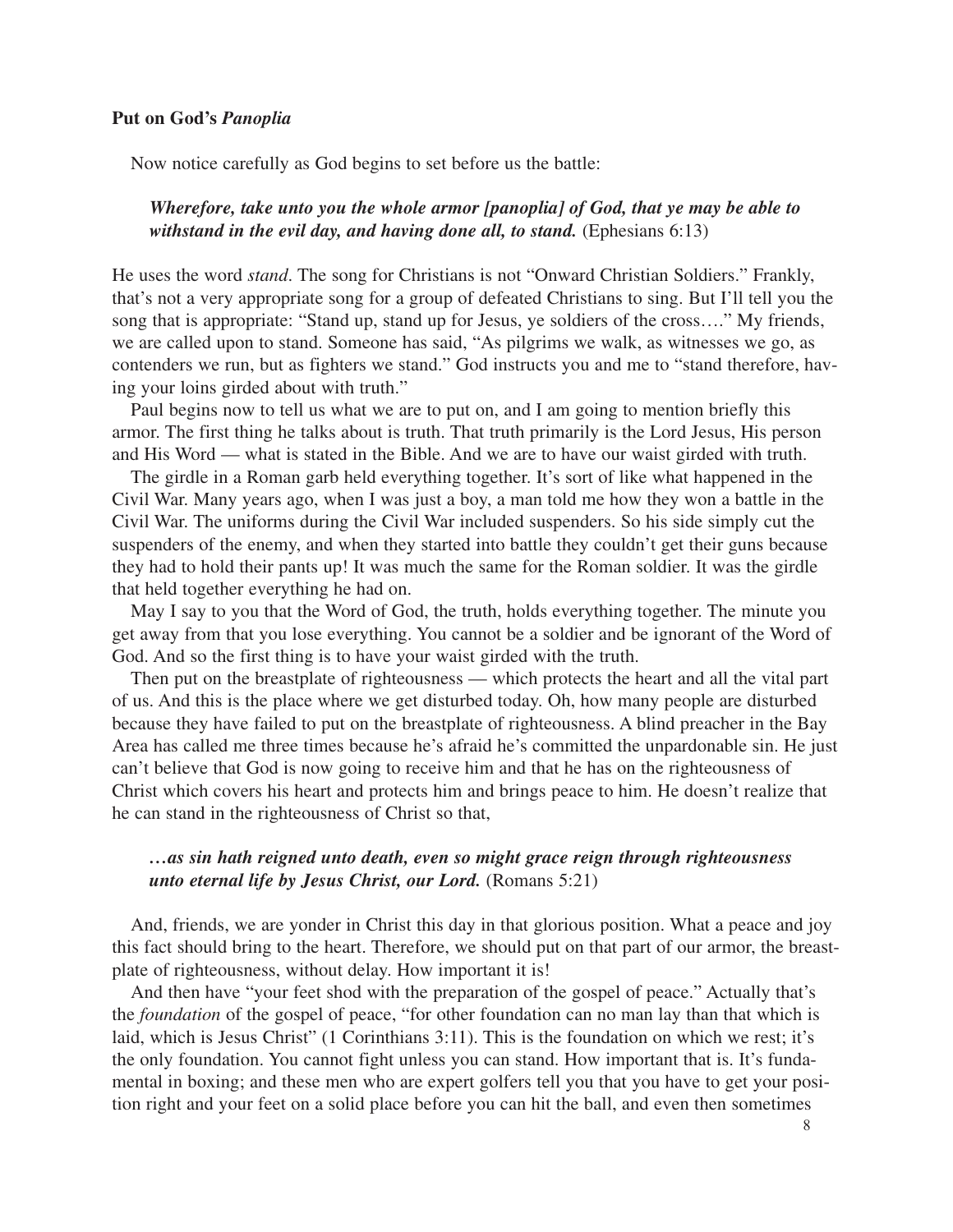you don't hit it!

As Christians, our feet must be correctly shod and anchored. And the child of God who is not properly shod is going to wobble and stumble, and certainly the enemy will be able to overcome him!

In addition to all the soldier's armor we're told to take up "the shield of faith." It actually says *above all* take up this shield. Have you ever seen the shield that the Greek hoplites, the heavily armed infantry, used? The shields were called doors — they were that big — and protected the entire body. Shoulder to shoulder the hoplites would put down in front of them a regular barrier of shields. They would stand behind the barrier while the enemy made the attack. Then they would move forward and put them down again. That is the way the hoplites advanced. As you can see, they would win the battle because of these shields that they had. The child of God is told here, in addition to the armor, to take the shield of faith. Why? So "ye shall be able to quench all the fiery darts of the wicked."

Now may I say this to you very carefully. I believe in apologetics and all of these very fine books on archeology and on science that confirm the Bible. But in the final analysis, my friend, you'll have to get back of the shield of faith. You cannot overcome, you cannot stand against the enemy just on the basis of intellect, just on the basis today of one man beating another man in an argument. On the intellectual level, it doesn't make any difference which side you're on, the smarter man will win every time. The real issue, however, is faith — a living faith. May I say to you, friends, we're living in a day when a great many people in this materialistic age think if they could just get it into their hand or look at it under a microscope they would be convinced. What would it convince you of? What is really important in spiritual warfare? What is the real problem today? The real problem is lack of faith. Oh, my beloved, to believe God today, that is the shield and the only shield that will keep the fiery darts of the wicked one away from you.

I recall that when I was in college (which was as liberal as it could be) I had a philosophy professor who tied me up intellectually every class period, and I didn't have sense enough to keep quiet. I spoke out in every class. And he always had an answer. He used to whip me down intellectually by saying, "Well, Mr. McGee, have you read this book or that book?" Well, I'd never even heard of the book! So I began to read. I read more under that man than I've ever read. Actually, I read seventy-five books that year! He helped me in that way. Finally I went to a man who had about twice the number of degrees this philosophy professor had, a very brilliant man, and I said, "I'm stuck, I can't make it. And I'll get out of the ministry if I lose my faith." Well, this man sat down and went over all this ground with me, all of the philosophic approaches. And he had answers, intellectual answers. But then he concluded by saying this, "Vernon, you're going to find out as a young man preparing for the ministry that there are dark moments when you're going to have to walk with God by faith." My friend, in the final analysis you too are going to have to walk with Him by faith. God has the answer for you, but you'll have to learn to walk with God by faith. What a tremendous thing this is.

Then Paul says, "And take the helmet of salvation." I'm glad that's next, because God does make an appeal to the mind. The helmet protects the mind, and God never asks you to believe anything that's contrary to reason. I cannot accept the statement that "faith is a leap in the dark." If it's a leap in the dark, don't take the leap. God says unless you know where you're leaping don't leap. God is not asking you to do something that's strange or bizarre. God is appealing to you on the basis of reason and intellect: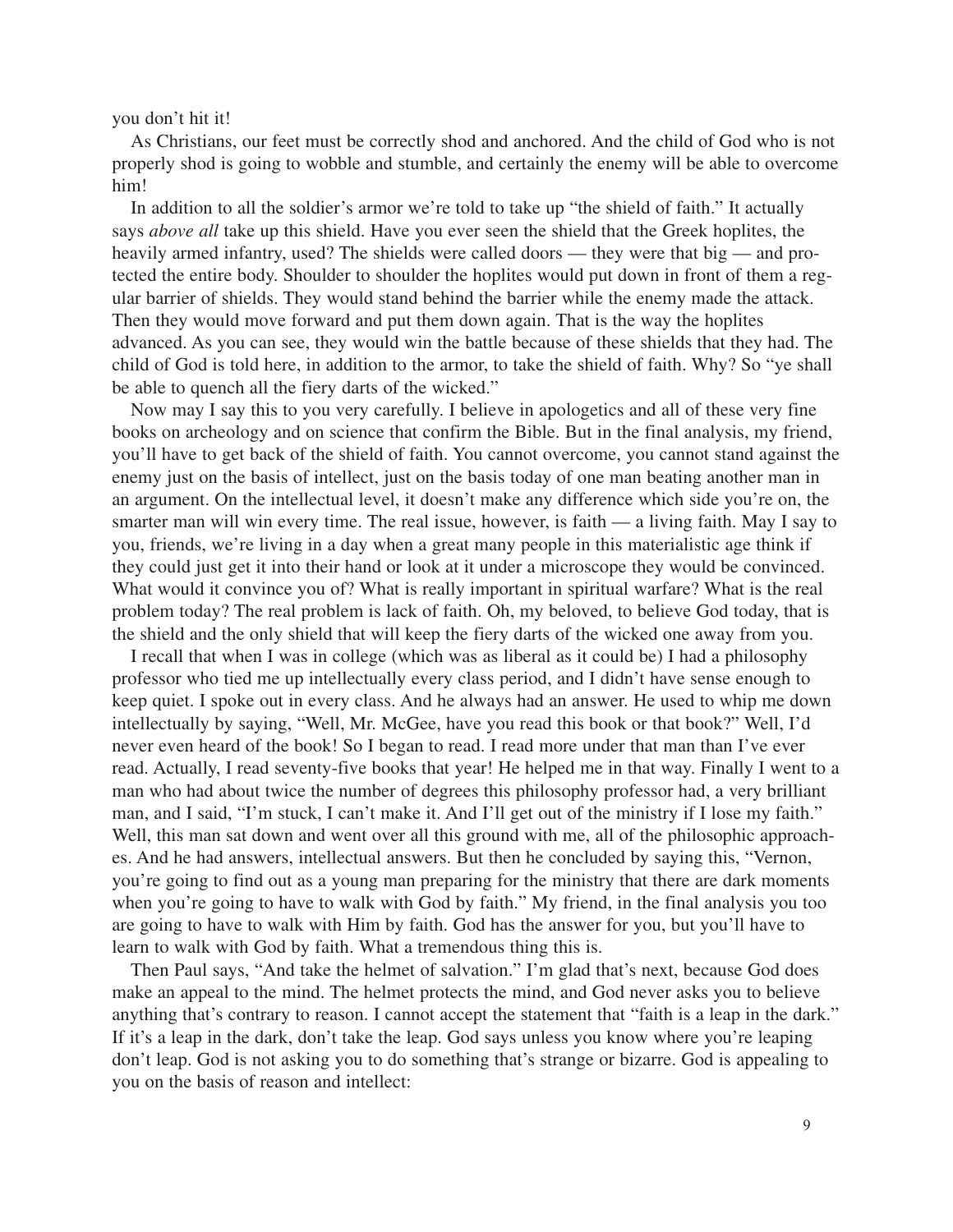*Come now, and let us reason together, saith the LORD: though your sins be as scarlet, they shall be as white as snow; though they be red like crimson, they shall be as wool.* (Isaiah 1:18)

#### *So, then, faith cometh by hearing, and hearing by the word of God.* (Romans 10:17)

God has a document, and He asks you to believe the evidence that He wants to present to you. He wants you to put on the helmet of salvation, and we do need to be able to meet these skeptics on an intellectual level.

Not only is He the One who provides the equipment we have for defense, but He also provides the weapons we need for offense. He says here,

### *And take…the sword of the Spirit, which is the word of God.* (Ephesians 6:17)

Now the sword of the Spirit is not a plaything to run around just jabbing people with, giving them a little verse of Scripture every now and then. I've been talking to some young folk who have actually been driven away from the church and even driven away from their homes because they have just been pricked so much with the Word of God. I don't think that's the way you are to do it. I've come to an opinion today that it's not the way the sword is to be used.

Did you know that the Roman Empire gave a man in the army literally years of practice with that sword before it was put in his hands for actual combat? The Roman government would never throw a man into battle who did not know how to use that sword because it was hand-tohand encounter.

In our day there was a man who walked up and down the streets here in Los Angeles with a Bible under his arm, yelling at the top of his voice, "You're going to hell!" And if someone said anything to him he would curse the person out. I thought, *My, what a messenger Satan has in downtown Los Angeles!* My friend, we are to use the sword skillfully. The Word of God should be handled intelligently today and in a way that will not bring disrepute upon the cause of Christ.

Then finally Paul adds,

## *Praying always with all prayer and supplication in the Spirit....* (Ephesians 6:18)

This is real prayer. This is not some little prayer meeting where a few cold Christians come together and remember a few petitions. This is a prayer made in the power of the Holy Spirit, and it's only this kind of prayer that will enable us to overcome.

You and I this moment, friends, are in a battle; it's a tremendous battle. You are asked to stand, and the only way you and I can stand is to take the armor of God. This idea today that the so-called surrendered life is just to sit back and do nothing. My friend, you are to *do* something! If you are a saved person, you are to put on the whole armor of God and, wearing that armor, you cannot be harmed by the enemy. "Resist the devil, and he will flee from you" (James 4:7). And with that armor you and I can go through this world living for God.

Oh, that you and I as Christians might recognize we have an enemy, a spiritual enemy. He is greater than we are. And at this hour he's getting victory over many believers just because of